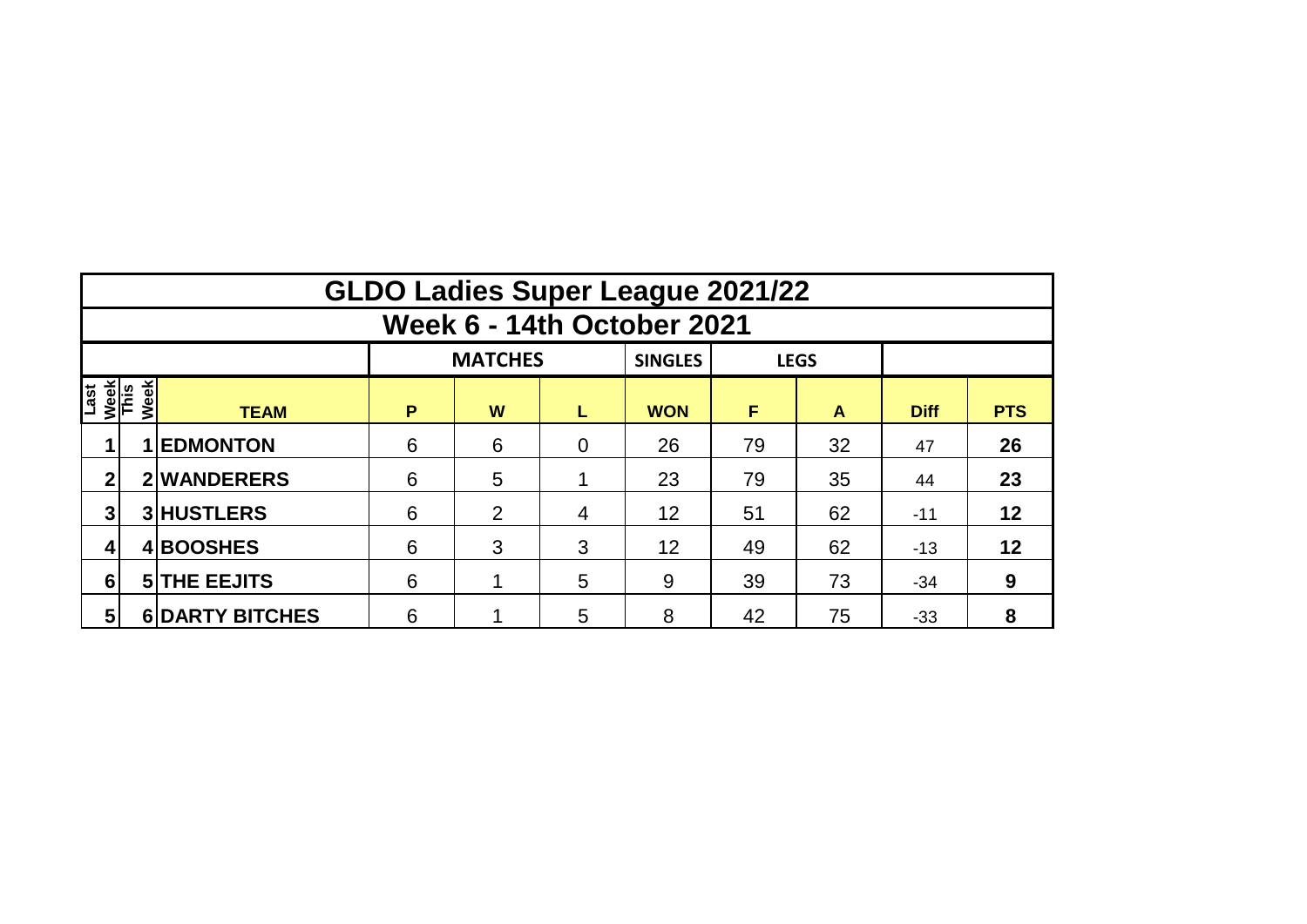|                   |                  |          | <b>LONDON SUPER</b><br><b>LEAGUE</b><br><b>AVERAGES</b> | As at 14TH<br><b>October</b><br>2021    |                                          |                   |                   |                  |                              |                |                  |                     |                              |                                           |        | October<br>2021<br>14th |    | 7th October<br>2021 |              | September<br>2021<br>30th |
|-------------------|------------------|----------|---------------------------------------------------------|-----------------------------------------|------------------------------------------|-------------------|-------------------|------------------|------------------------------|----------------|------------------|---------------------|------------------------------|-------------------------------------------|--------|-------------------------|----|---------------------|--------------|---------------------------|
| Previous Position | Current Position | Movement | <b>Name</b>                                             | PERLEAGUE<br><b>LADIES</b><br>TEAM      | County                                   | Attendance        | Played            | <b>Games Won</b> | Games<br>10 <sup>2</sup>     | <b>Average</b> | <b>D'AVERAGE</b> | Tons                | 180                          | $\overline{5}$<br>(over<br>$\overline{8}$ |        | <b>WEEK</b><br>ō        |    | <b>WEEK</b><br>ūп   |              | WEEK 4                    |
| $\mathbf{1}$      | $\mathbf{1}$     |          | <b>CASEY GALLAGHER</b>                                  | <b>WANDERERS</b>                        | <b>LON</b>                               | 6                 | 6                 | 6                | 0                            | 20.55          | 26.55            | 25                  | $\mathbf 0$                  | 100                                       | W      | 20.88                   |    | $W$ 21.01           | W            | 21.47                     |
| 2                 | $\overline{a}$   | ⇔        | STEPH STUTLEY                                           | WANDERERS                               | LON                                      | 6                 | 6                 | 5                | $\mathbf{1}$                 | 19.55          | 24.55            | 20                  | $\mathbf{1}$                 | 85                                        | W      | 19.78                   | W  | 19.78               | L            | 17.72                     |
| 9                 | 3                | ⇧        | TAMMY MACKENZIE                                         | EDMONTON                                | <b>LON</b>                               | 6                 | 6                 | 6                | 0                            | 17.14          | 23.14            | 20                  | 0                            | 119                                       | W      | 23.12                   | W  | 15.84               | W            | 16.95                     |
| 5                 | 4                | ⇧        | <b>DEBRA WATLING</b>                                    | <b>BOOSHES</b>                          | LON                                      | 6                 | 6                 | $\overline{4}$   | $\overline{2}$               | 19.04          | 23.04            | 21                  | $\mathbf 0$                  | 135                                       | W      | 17.48                   | W  | 20.59               | $\mathsf{L}$ | 20.45                     |
| 4                 | 5                | ⇩        | <b>JO DEAMER</b>                                        | <b>EDMONTON</b>                         | LON                                      | 6                 | 6                 | 6                | $\mathbf 0$                  | 16.73          | 22.73            | 23                  | 0                            | 84                                        | W      | 13.26                   | W  | 20.22               | W            | 17.77                     |
| 3                 | 6                | ⇩        | <b>MANDY SOLOMONS</b>                                   | <b>EDMONTON</b>                         | <b>LON</b>                               | 6                 | 6                 | 4                | $\overline{2}$               | 18.59          | 22.59            | 15                  | $\overline{2}$               |                                           | L      | 18.23                   | W  | 19.78               | L            | 20.65                     |
| 7                 | 7                | ⇔        | <b>JULIANE BIRCHALL</b>                                 | HUSTLERS                                | <b>NO</b>                                | 6                 | 6                 | 3                | 3                            | 19.56          | 22.56            | 25                  | 0                            | 90                                        | W      | 19.45                   |    | 20.56               | W            | 22.77                     |
| 6                 | 8                | ⊕        | <b>DONNA GLEED</b>                                      | <b>EDMONTON</b>                         | ESS                                      | 4                 | 4                 | 3                | $1\,$                        | 18.61          | 21.61            | 19                  | $\mathbf{0}$                 |                                           |        |                         | W  | 18.11               | L            | 17.88                     |
| 8                 | 9                | ⇩        | <b>NIKKI PATTEN</b>                                     | <b>HUSTLERS</b>                         | LON                                      | 6                 | 6                 | 3                | 3                            | 17.51          | 20.51            | 21                  | 0                            | 84                                        | L      | 12.76                   |    | 15.41               | W            | 20.37                     |
| 10                | 10               | یے       | SHAZ DEBOO-COSTELLO                                     | <b>DARTY BITCHES</b>                    | LON                                      | 5                 | 5                 | $\overline{2}$   | 3                            | 18.50          | 20.50            | 25                  | $\Omega$                     |                                           | L      | 19.49                   |    |                     | W            | 18.13                     |
| 12                | 11               | ⇧        | <b>LEANNE PEETOOM</b>                                   | <b>EDMONTON</b>                         | ESS                                      | 6                 | 6                 | 5                | $\mathbf{1}$                 | 15.44          | 20.44            | 20                  | $\overline{2}$               | 127                                       | W      | 15.56                   |    | 14.23               | W            | 18.66                     |
| 11                | 12               | ⊕        | <b>CARLY TOWNSEND</b>                                   | WANDERERS                               | <b>LON</b>                               | 6                 | 6                 | $\overline{4}$   | $\overline{2}$               | 16.11          | 20.11            | 20                  | $\mathbf{1}$                 | 106                                       | L      | 16.40                   | W  | 16.00               | W            | 18.56                     |
| 13                | 13               | ⇔        | SHARON MCMAHON                                          | HUSTLERS                                | <b>YES</b>                               | 5                 | 5                 | $\overline{2}$   | 3                            | 16.46          | 18.46            | $\overline{4}$      | $\mathbf 0$                  |                                           | L      | 18.22                   |    | 16.53               | W            | 18.23                     |
| 14                | 14               | ہے       | SARAH CRONIN                                            | THE EEJITS                              | <b>YES</b>                               | 6                 | 6                 | 4                | $\overline{2}$               | 14.26          | 18.26            | 14                  | 0                            | 93                                        | W      | 11.98                   | L  | 15.28               | W            | 17.49                     |
| 18                | 15               | ⇧        | NIC WATLING                                             | <b>BOOSHES</b>                          | LON                                      | 6                 | 6                 | 3                | 3                            | 14.92          | 17.92            | 16                  | $\mathbf{0}$                 |                                           | W      | 16.16                   |    | 12.02               |              | 16.47                     |
| 17                | 16               | ⇧        | DEE BELCHER                                             | WANDERERS                               | LON                                      | 6                 | 6                 | $\overline{4}$   | $\overline{2}$               | 13.87          | 17.87            | 9                   | 0                            | 80                                        | W      | 13.92                   | W  | 15.03               | L            | 14.84                     |
| 19                | 17               | ⇧        | LYNNE BIONDINI                                          | WANDERERS                               | LON                                      | 6                 | 6                 | 4                | $\overline{2}$               | 13.76          | 17.76            | 10                  | $\mathbf{1}$                 |                                           | W      | 15.82                   | W  | 15.59               | L            | 13.39                     |
| 15                | 18               | ⇩        | <b>KERRY O'CONNOR</b>                                   | HUSTLERS                                | HERT                                     | $1\,$             | 1                 | 0                | $1\,$                        | 17.56          | 17.56            | 3                   | $\mathbf 0$                  |                                           |        |                         |    |                     |              |                           |
| 20                | 19               | ⇧        | CHRISTINA CRONIN                                        | THE EEJITS                              | <b>YES</b>                               | 6                 | 6                 | 3                | 3                            | 13.90          | 16.90            | 7                   | $\mathbf{0}$                 |                                           | W      | 13.78                   |    | 14.91               | W            | 12.66                     |
| 16                | 20               | ⇩        | SU HOLT                                                 | <b>DARTY BITCHES</b>                    | ?                                        | 5                 | 5                 | $\overline{2}$   | 3                            | 14.71          | 16.71            | 18                  | $\mathbf{1}$                 | 115                                       |        | 13.39                   | W  | 12.52               | L            | 18.38                     |
| 25                | 21               | ⇧        | <b>JANE BIGGS</b>                                       | <b>DARTY BITCHES</b>                    | LON                                      | 5                 | 5                 | $\overline{2}$   | 3                            | 14.54          | 16.54            | 13                  | $\overline{2}$               |                                           | W      | 16.33                   | W  | 11.93               | L            | 14.17                     |
| 24                | 22               | ⇧        | LUCI CUNNINGHAM                                         | <b>BOOSHES</b>                          | LON                                      | 6                 | 6                 | 3                | 3                            | 13.02          | 16.02            | 12                  | $\mathbf 0$                  | 80                                        | W      | 11.92                   | W  | 13.39               | L            | 9.64                      |
| 22                | 23               | ⇩        | MARISA FLEMING                                          | <b>HUSTLERS</b>                         | <b>LON</b>                               | 5                 | 5                 | $\overline{2}$   | 3                            | 13.60          | 15.60            | $\overline{7}$      | $\mathbf{0}$                 |                                           | L      | 13.72                   | Ι. | 15.93               | W            | 9.86                      |
| 23                | 24               | ⇩        | <b>CORAL STEVENS</b>                                    | THE EEJITS                              | <b>NO</b>                                | 3                 | 3                 | $1\,$            | $\overline{2}$               | 14.51          | 15.51            | 4                   | 0                            |                                           |        |                         |    | 15.10               | W            | 14.97                     |
| 21                | 25               | ⊕        | <b>EMMA SMITH</b>                                       | THE EEJITS                              | <b>YES</b>                               | 6                 | 6                 | $\mathbf{1}$     | 5                            | 14.47          | 15.47            | 8                   | $\mathbf{0}$                 |                                           | L      | 13.30                   | W  | 14.18               | L            | 16.44                     |
| 27                | 26               | ⇧        | PAT ROGERS                                              | <b>EDMONTON</b>                         | <b>NO</b>                                | 6                 | $\overline{2}$    | $\overline{2}$   | $\mathbf 0$                  | 13.08          | 15.08            | $\overline{2}$      | $\mathbf{0}$                 |                                           | W      | 13.18                   |    |                     |              |                           |
| 26                | 27               | ⇩        | LISA DUNFORD                                            | <b>DARTY BITCHES</b>                    | <b>KENT</b>                              | 5                 | 5                 | $1\,$            | $\overline{4}$               | 13.32          | 14.32            | 6                   | 0                            |                                           | L      | 14.00                   |    | 11.31               | W            | 16.10                     |
| 28                | 28               | ⇔        | EILEEN WAVING                                           | HUSTLERS                                | <b>YES</b>                               | 6                 | 6                 | $\overline{c}$   | 4                            | 11.62          | 13.62            | $\overline{2}$      | $\mathbf{0}$                 |                                           | L      | 10.89                   |    | 13.69               | W            | 9.13                      |
| 29                | 29               | ⇔        | <b>CHLOE ARTISS</b>                                     | <b>BOOSHES</b>                          | <b>YES</b>                               | 5                 | 5                 | $1\,$            | $\overline{4}$               | 12.45          | 13.45            | 7                   | $\mathbf{1}$                 |                                           | L      | 11.20                   | W  | 11.63               | L            | 15.66                     |
| 32                | 30               | ⇧        | LINDA EMERTON                                           | <b>BOOSHES</b>                          | <b>NO</b>                                | $\mathbf 1$       | $\mathbf{1}$      | $\mathbf 0$      | $\mathbf{1}$                 | 13.34          | 13.34            | $\overline{2}$      | $\mathbf{0}$                 |                                           |        |                         |    |                     |              |                           |
| 31                | 31               | ⇔        | <b>CLAIRE CAMELO</b>                                    | THE EEJITS                              | <b>YES</b>                               | 6                 | 6                 | 0                | 6                            | 13.24          | 13.24            | 1                   | 0                            |                                           | L      | 12.51                   |    | 14.01               | L            | 14.26                     |
| 33                | 32               | 介<br>J   | STEPH DANIELL                                           | <b>DARTY BITCHES</b>                    | N <sub>O</sub>                           | 3                 | 3                 | $\mathbf{0}$     | 3<br>5                       | 13.23<br>12.21 | 13.23<br>13.21   | $\mathbf{0}$<br>6   | $\mathbf{0}$<br>$\mathbf{0}$ |                                           | I      |                         |    | 13.85               |              |                           |
| 30                | 33               |          | <b>MARY CUSACK</b>                                      | <b>BOOSHES</b>                          | N <sub>O</sub>                           | 6                 | 6                 | $\mathbf 1$      |                              |                |                  |                     |                              |                                           |        | 11.32                   |    | 11.85               | L            | 9.61                      |
| 34                | 34               | ⇔        | <b>KIMMY DANIELL</b>                                    | <b>DARTY BITCHES</b>                    | <b>YES</b><br>$\boldsymbol{\mathcal{P}}$ | 6                 | 6                 | 1<br>0           | 5                            | 12.21<br>11.83 | 13.21            | 9                   | 0<br>$\mathbf{0}$            |                                           | L<br>L | 13.11                   | L  | 12.82               | L            | 13.76                     |
|                   | 35               |          | SIAN RADLETT                                            | THE EEJITS                              |                                          | $\mathbf 1$       | 1                 |                  | $1\,$                        |                | 11.83            | 1                   |                              |                                           |        | 11.83                   |    |                     |              |                           |
| 35                | 36               | ⇔<br>⊕   | <b>BRIDGET O'CONNOR</b>                                 | <b>DARTY BITCHES</b><br><b>HUSTLERS</b> | N <sub>O</sub><br><b>LON</b>             | $\mathbf{1}$<br>6 | 1<br>$\mathbf{0}$ | 0<br>0           | $\mathbf{1}$<br>$\mathbf{0}$ | 10.97<br>0.00  | 10.97<br>0.00    | $\overline{2}$<br>0 | $\mathbf{0}$<br>$\Omega$     |                                           |        |                         |    |                     |              |                           |
| 36                | 37               |          | CAROLE BELCHER                                          |                                         |                                          |                   |                   |                  |                              |                |                  |                     |                              |                                           |        |                         |    |                     |              |                           |